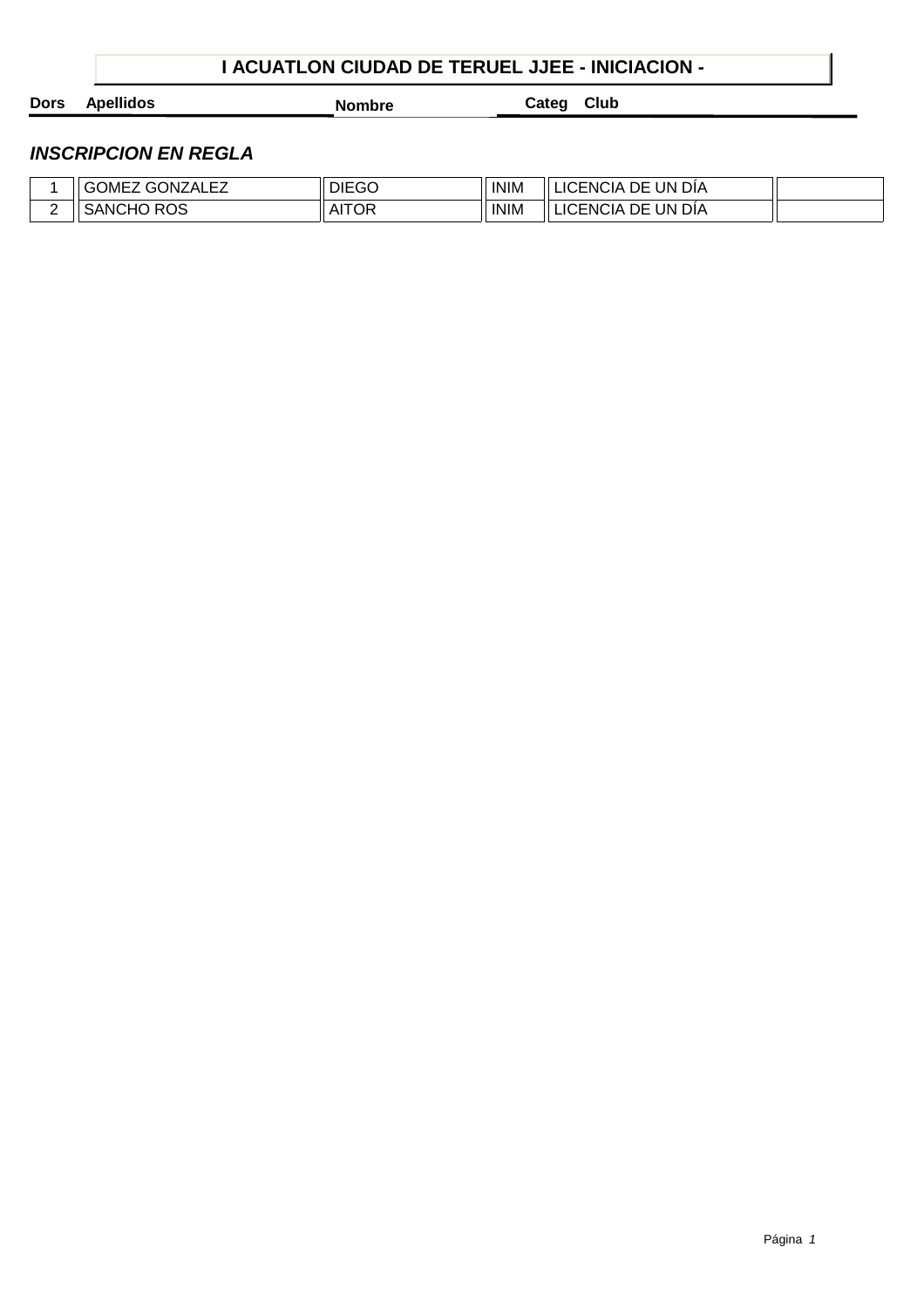## **I ACUATLON CIUDAD DE TERUEL JJEE - BENJAMIN -**

**Dors Apellidos Nombre Categ Club**

| CAMAÑES<br>.<br>. .<br>. ∟ບບ :     | FVA<br>. . v<br>,,, | .<br>⊣∪ت  | <b>FONCASA-</b><br>$\Lambda$ T<br>N-CALA.<br>ON.<br>JI JA<br>-- |  |
|------------------------------------|---------------------|-----------|-----------------------------------------------------------------|--|
| <b>ORRIOS</b><br>-UER<br>--<br>ີ∟ພ | PAUL,               | шm<br>⊣لٽ | UN<br>DİA<br>IC<br>DE<br>ENCIA                                  |  |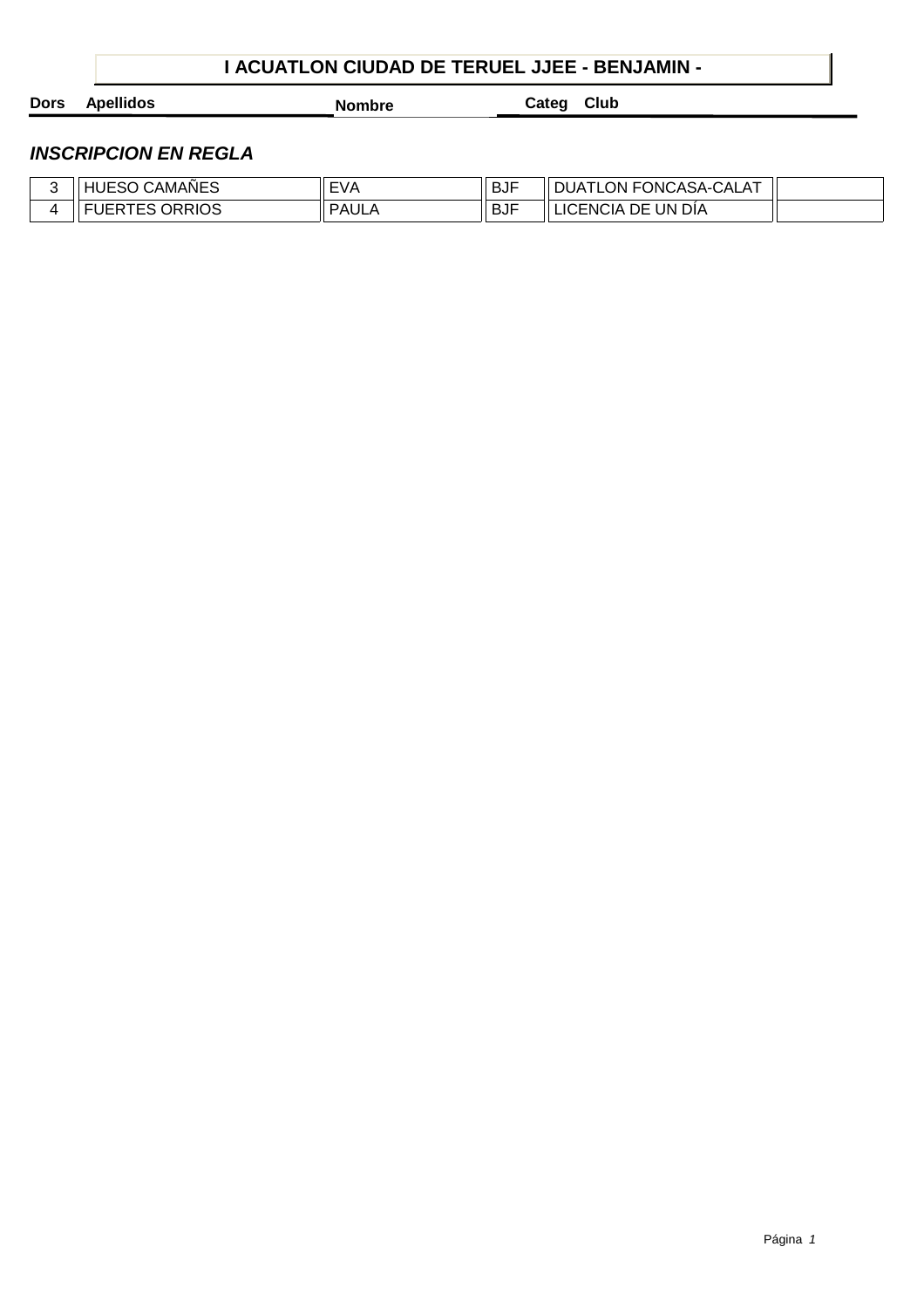## **I ACUATLON CIUDAD DE TERUEL JJEE - ALEVIN -**

**Dors Apellidos Nombre Categ Club**

| <b>IKER</b><br>ALM<br>LICENCIA DE UN DÍA<br>SANCHO ROS<br>5<br>LICENCIA DE UN DÍA<br><b>MARINA</b><br><b>MARTINEZ LOREN</b><br><b>ALF</b><br>6<br>LICENCIA DE UN DÍA<br><b>MARTINEZ MULAS</b><br><b>PATRICIA</b><br><b>ALF</b><br><b>JESUS</b><br><b>ZENIT TRIATLON CIERZO</b><br>MORELLI HERNANDEZ<br>ALM<br>8<br>CLUB NATACIÓN TERUEL TR<br><b>GOMEZ TOLOS</b><br><b>PABLO</b><br>9<br>ALM<br>LICENCIA DE UN DÍA<br><b>GARCIA GRACIA</b><br><b>ALF</b><br><b>NAYARA</b><br>10<br>LICENCIA DE UN DÍA<br><b>GARCIA GRACIA</b><br><b>NEREA</b><br><b>ALF</b><br>11 |  |  |  |
|-------------------------------------------------------------------------------------------------------------------------------------------------------------------------------------------------------------------------------------------------------------------------------------------------------------------------------------------------------------------------------------------------------------------------------------------------------------------------------------------------------------------------------------------------------------------|--|--|--|
|                                                                                                                                                                                                                                                                                                                                                                                                                                                                                                                                                                   |  |  |  |
|                                                                                                                                                                                                                                                                                                                                                                                                                                                                                                                                                                   |  |  |  |
|                                                                                                                                                                                                                                                                                                                                                                                                                                                                                                                                                                   |  |  |  |
|                                                                                                                                                                                                                                                                                                                                                                                                                                                                                                                                                                   |  |  |  |
|                                                                                                                                                                                                                                                                                                                                                                                                                                                                                                                                                                   |  |  |  |
|                                                                                                                                                                                                                                                                                                                                                                                                                                                                                                                                                                   |  |  |  |
|                                                                                                                                                                                                                                                                                                                                                                                                                                                                                                                                                                   |  |  |  |